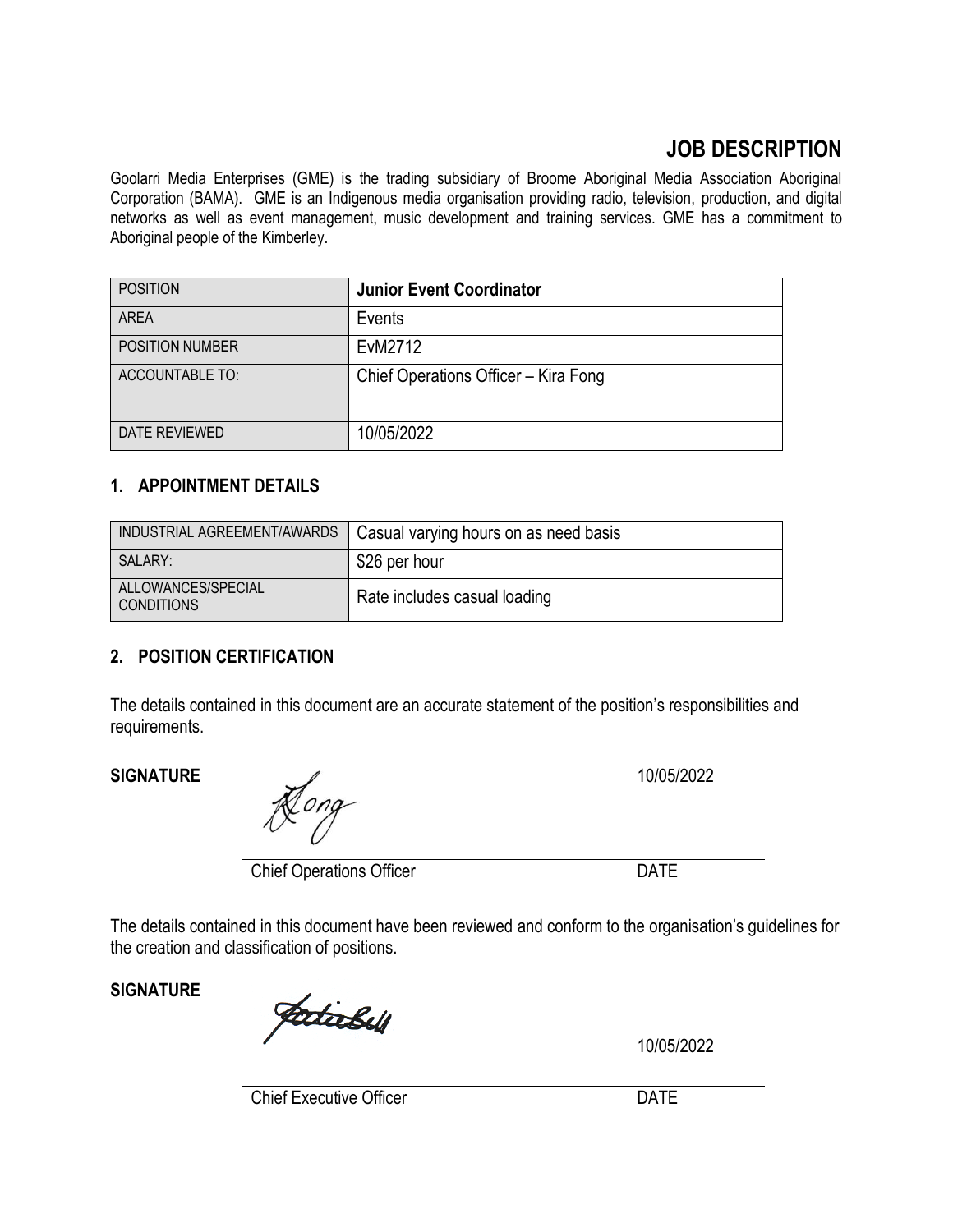#### **3. NATURE AND SCOPE OF WORK PERFORMED**

#### **1. Event Projects**

- Coordinate venue bookings in the Gimme Club located at Goolarri Media including provision of supplies and services as required;
- Obtain Responsible Service of Alcohol and Approved Managers status to work in Goolarri events venues;
- Coordinate overall event logistics, marketing and administration of events and events venues;
- Work as part of a team in the coordination of Kimberley Girl, the Kullarri NAIDOC Festival, A Taste of Broome and live music events;
- Assist in coordination of event logistics for Kimberley Girl;
- Work at events outside office hours as required at an agreed overtime rate;
- Coordinate administration and finance tasks in relation to the booking of supplies and services for Goolarri events;
- Meet contract, licensing (including liquor licensing) and legal requirements pertaining to the events sector including local government requirements with regards to events;
- Work in conjunction with other agencies on event coordination as directed;
- Assist in community liaisons and public relations;
- **EXEDENT** Maintain the Goolarri events area and security of all equipment;
- Liaise with Goolarri clients in a professional manner;
- **EXECT** Assist with updating social media platforms pertaining to events;
- Work within an overall production team being mentored and learning from Senior Staff to assist with your own professional development.

#### **2. Provide a Professional Service**

- Work in a safe manner and maintain awareness of safety issues in a work environment.
- Assist in the secure, safe and clean operations of the organisation
- Report any necessary faults and maintenance with equipment and premises
- Contribute to the achievement of the organisations goals in a team environment
- Identify and implement best practice throughout the organisation
- Assist in supervision of systems and procedures
- Other duties as required

### **4. REQUIREMENTS OF THE POSITION**